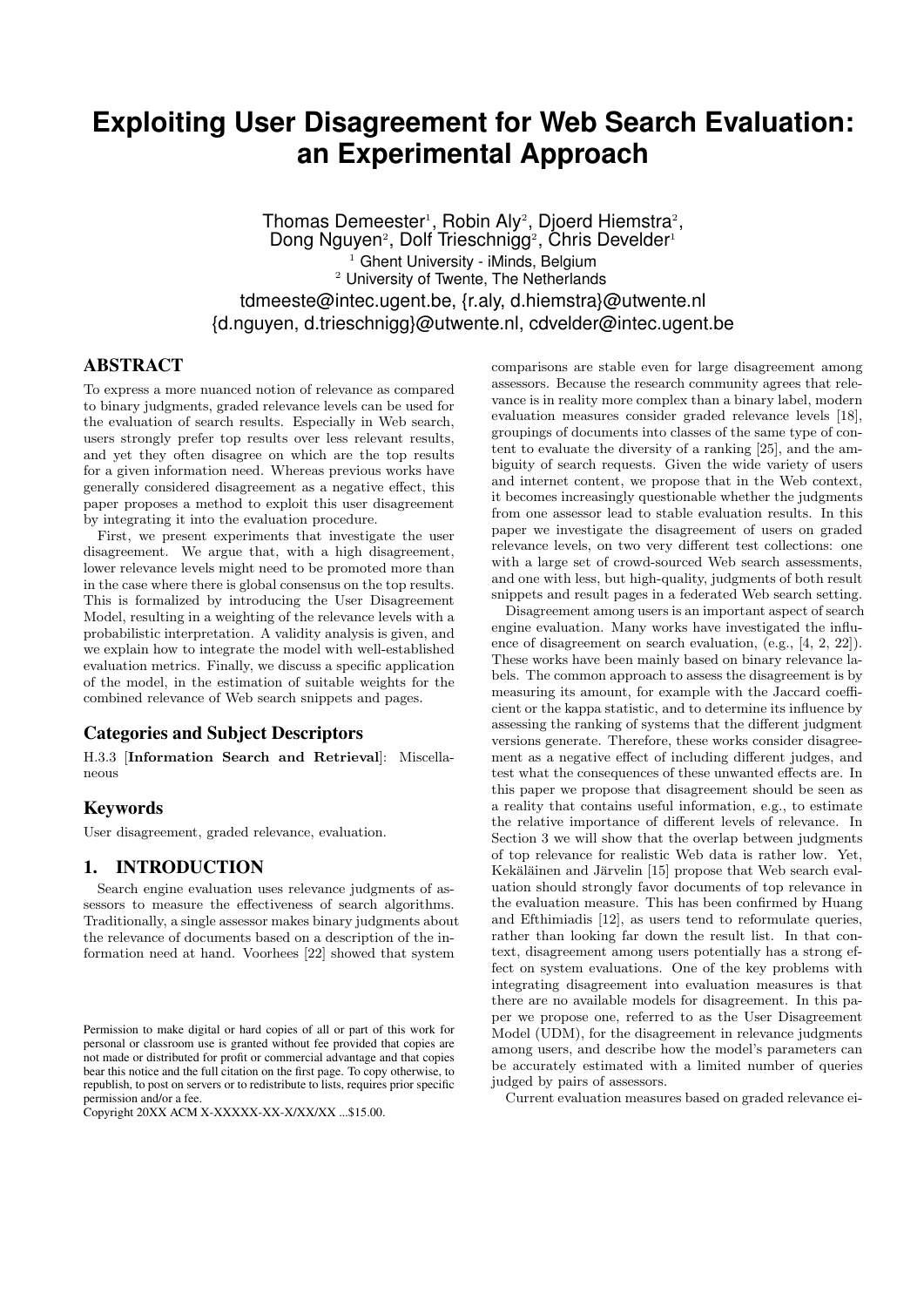ther lack a motivation for the weights they are using, e.g., in the normalized Discounted Cumulative Gain (nDCG) measure [13], or, for probabilistically motivated models, the parameters are difficult to estimate, e.g., for the Graded Average Precision (GAP) measure [18]. We will use the UDM, based on the relevance opinion of multiple users, to make existing evaluation metrics for graded relevance more realistic.

In summary, this paper makes the following contributions to the field of search engine evaluation:

- We provide insight into user disagreement phenomena, with experimental results based on two test collections (Section 3).
- We propose a probabilistic model for user disagreement on relevance (Section 4).
- We show how our model can be used with existing graded relevance-base evaluation metrics to better reflect the real-world conditions of disagreeing users (Section 5).
- We indicate which parameters influence the robustness of our model (Section 6).
- We show how our model can be used to calculate suitable relevance weights for combined (snippet, page) relevance levels in Web search evaluation (Section 7).

# **RELATED WORK AND BACKGROUND**

This section describes the relation of our disagreement model with other, well-established, aspects of search engine evaluation.

The evaluation of search engines usually involves modeling the following aspects: (i) the *label type* upon which the measure is based, (ii) a *user model* that describes how users process search results, (iii) *erroneous judgments* or *assessor bias*, and finally (iv) *evaluation metrics* that define the search effectiveness based on its input. We will now discuss these aspects in detail.

The *label types* for traditional evaluation metrics are limited to binary relevance, which is assumed to hold for all users having a well-defined information need. More recently, several works have improved upon this simplistic assumption, mainly into the following three directions: (i) capturing diversity by defining equivalence classes of documents [25, 7], (ii) capturing the ambiguity of queries by intent labels [1], and (iii) assuming that documents can have multiple grades of relevance [18, 13]. Compared to label types, the contribution in this paper is a different aspect of search engine evaluation. Instead of investigating how to assign different label types to documents that are valid over all users, our work acknowledges the fact that the labels naturally vary between users, and we define a model for user disagreement.

*User models* describe how users process ranked lists of search results. For example, Yilmaz et al. [23] proposed a probabilistic user model, where users read until reaching a random relevant document. The model by Moffat and Zobel [16] assumes that users stop reading a ranked list at a random rank. Such user models therefore also consider multiple users similar to our disagreement model. However, they focus on the reading behavior of users and assume that users agree on the same label for the same document. Our model is independent from the user's reading behavior and addresses the distribution of labels that different users might have. Another existing model that has a number of aspects in common with the UDM, is the user model underlying the GAP metric, by Robertson et al. [18], where one user is assumed to consider a result relevant, as soon as it has its relevance level at or above a specific cut-off level, with a specific distribution over the user population. However, estimating suitable collection-specific weights for these levels is not obvious, whereas it is automatically done by the UDM. Note that, where our model is simple and only based on relevance judgments, more complex user models have been proposed successfully, e.g., by Yilmaz et al. [24], based on the click data of real search sessions.

Investigating *judgment errors* and *assessor bias* is important, e.g., for assessors that are not trained or not motivated. In a recent study, Carterette and Soboroff [5] showed how different types of errors affect evaluation metrics and proposed strategies to compensate for errors, e.g., by selecting certain results for rejudging. These issues have in common with our model that they accept that the annotated labels are not necessarily 'true'. However, in contrast to previous research, we assume that the assessors are representative for the actual users and that an observed mismatch between annotation labels represents a form of user disagreement: we do not aim to "correct" it. For example, for highly erroneous assessments, the UDM-based relevance weights will be automatically adapted to large variations in relevance judgments for the same document. In an ideal scenario, however, judgment errors and bias would first be filtered from the assessments, upon which the UDM could provide suitable relevance weights for the remaining user disagreement.

The *evaluation metric* is a function defined on a label type and a user model and calculates the search effectiveness of a ranking to the current query. We see the main role of disagreement models in the adoption of strong existing evaluation measures, thereby providing relevance weights with a probabilistic interpretation, to incorporate the user disagreement in these measures.

In recent years, a lot of research on search evaluation has been done. Due to length constraints, we only mention a few more recent contributions that need to be explicitly mentioned in relation with the current paper. Some research on more advanced solutions than the traditional majority voting for aggregating multiple judgments has been done, e.g., by Hosseini et al. [11], who concurrently modeled the relevance of documents and the accuracy of assessors in a crowdsourcing setting. Our work instead models the disagreement among users, based on multiple judgments. Smucker and Clarke [20] already argued that it is essential for evaluation metrics to model variation between users, else the effect size of differences between retrieval systems would be overestimated. They proposed a suitable extension to the time-biased gain (TBG) metric. In relation to the combined snippet-based and page-based relevance weights given in Section 7, we acknowledge the work from Turpin et al. [21], on strategies to encorporate the snippet relevance into existing evaluation metrics.

# 3. EXPERIMENTAL INVESTIGATION OF USER DISAGREEMENT

In the following paragraphs, some properties of the relevance assessments for two different data collections will be investigated, focusing on issues related to the disagreement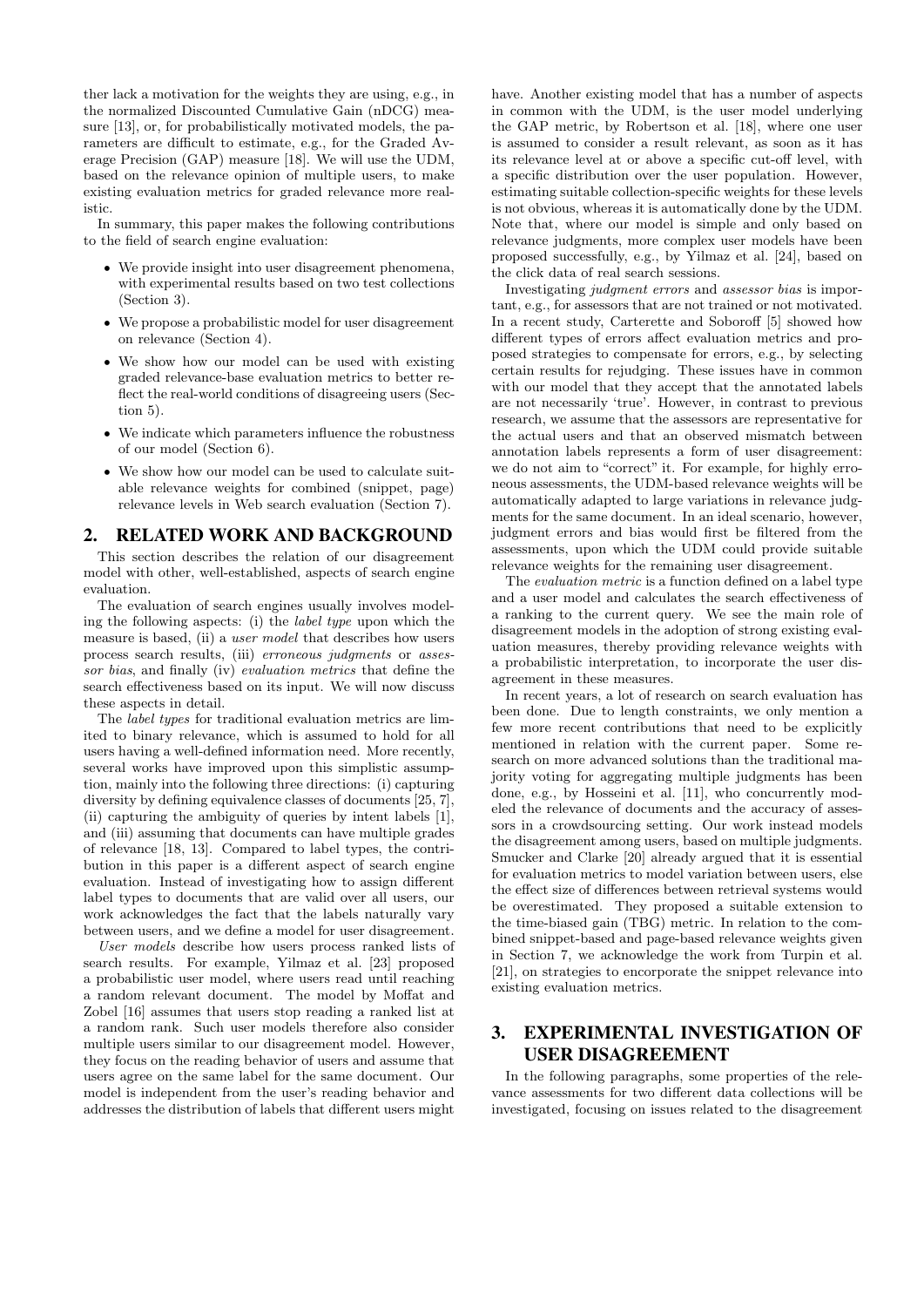among assessors. The goal of this experimental analysis is to provide insights that are used to develop the user disagreement model (see Section 4).

## 3.1 Data

For the experiments presented in this paper, the relevance assessments for two publicly available datasets are used. The first is a crowd-sourced set of judgments for the TREC 2010 Relevance Feedback Track [3], and the second is a test collection composed in 2012 for research in federated Web search [17]. We will refer to these datasets as, respectively, the RelFeedback10 and the FedWeb12 data. Despite major differences, the relevance assessments for both datasets have three aspects in common, which are fundamental for the current work: (i) they both deal with Web data, (ii) use graded relevance levels, and (iii) contain independent relevance labels from different users. Some characteristics of the data, important for the remainder of this paper, are given below.

#### *3.1.1 RelFeedback10 Data*

The ground truth data for the RelFeedback10 data was created by means of mechanical Turk workers on English Web pages from the ClueWeb09 collection<sup>1</sup>, for English search queries from the TREC 2009 Million Query Track [6]. Some of the documents also have prior 'gold' labels by NIST. The relevance levels are non-relevant (Non), relevant (Rel), and highly relevant (HRel). From the 20,232 judged results, we will focus on those 2,738 that contain 6 or more labels (making no distinction between the crowd and gold labels).

#### *3.1.2 FedWeb12 Data*

The FedWeb12 collection contains a large amount of sampled data from over a hundred diverse online search engines. It also contains relevance judgments by dedicated assessors, for both snippets and pages, of the first 10 results returned by each of these search engines. The test topics were taken from the TREC 2010 Web Track [8]. For the result snippets, the judgments for the perceived relevance (i.e., the estimate of page relevance, based on the snippet alone) are No, Unlikely, Maybe, and Sure, and for the pages, the levels are Non, relevant Rel, HRel, Key, and Nav. Only for some of the test topics (i.e., the navigational queries), the label Nav applied, and therefore in the current paper we merged it with the Key label. We will focus on the 15 test topics, that were entirely judged by two different assessors. More detailed information on the test topics, relevance judgments, and relevance distributions can be found in [9].

#### 3.2 Tendencies in User Disagreement

The crowdsourced relevance judgments from the RelFeedback10 data are very noisy, such that there is a high disagreement among the assessors. For example, only 39% of the crowd assessments agree with the gold label. However, there is a trend toward higher labels for some documents, and lower labels for others, and this observation forms the starting point for the current paper. If we observe the label from one assessor for a particular result to be high, it can be expected that the other labels for that result tend to be high, too. We would like to quantify this effect, and therefore introduce  $p_{HRe||\bullet}$ , the conditional probability of observing the



**Figure 1:** The probability  $p_{\text{HRel} | ∘}$  of a **HRel** label, given **an observed label** ● **(for** ● <sup>=</sup> **HRel, Rel, and Non), estimated from** *n* **judgments per document, showing the mean (**±1 **std.) over all documents in the RelFeedback10 data with at least 6 labels.**

highest label HRel, given the observation of a particular relevance label (denoted by  $\bullet$ ) by another user. One of the goals of this section, is to show that an estimation of  $p_{HRel| \bullet}$  based on only 2 relevance labels per document, approximates a more precise estimate based on a higher number of labels per document.

In order to estimate, e.g., *p*<sub>HRel</sub><sub>Rel</sub>, we conceived the following experiment. We went through all documents with at least 6 labels, randomly selected one of the labels, and if it was Rel, we calculated the fraction of HRel results among a random subset of *n* from the remaining labels. Averaging these values over the included documents, yielded our estimate of  $p_{HRell,el}$ . In order to verify the influence of which documents were included in the estimation (depending on the random choice of a single label), we repeated this procedure 50 times and calculated the mean and standard deviation of *p*<sub>HRel∣Rel</sub>. The results, with indication of the mean and one standard deviation above and below the mean, are shown in Fig. 1, with *n* varying from 1 to 5. The results are as intuitively expected:  $p_{HRel|HRel} > p_{HRel|Rel} > p_{HRel|Non}$ , and the estimates tend to be more precise (lower standard deviation) for increasing *n*. Yet, more importantly, the average is already fairly accurate even for  $n = 1$ : this is a support for our approach taken in Section 4, where we will only use double judgments to estimate similar parameters.

For IR evaluation purposes, finding a suitable choice for the weights of the different relevance levels is typically a problem. As mentioned before, Web search users are mostly interested in top results, i.e., the HRel results for the RelFeedback10 judgments. However, it seems that the weight for a result labeled Non should be almost as high as for a result labeled Rel, given that the average probability that a random other user would assign it the top label HRel, is not much lower. On the one hand, this demonstrates that care is required when relying on these noisy crowd judgments without further filtering. On the other hand, it leads to the following important insight: for a robust evaluation in the case of a large user disagreement, lower relevance levels might have to be promoted more than in the case where all assessors would agree upon the top results. This will be formalized in Section 4, with the introduction of the user disagreement model.

<sup>1</sup> http://lemurproject.org/clueweb09/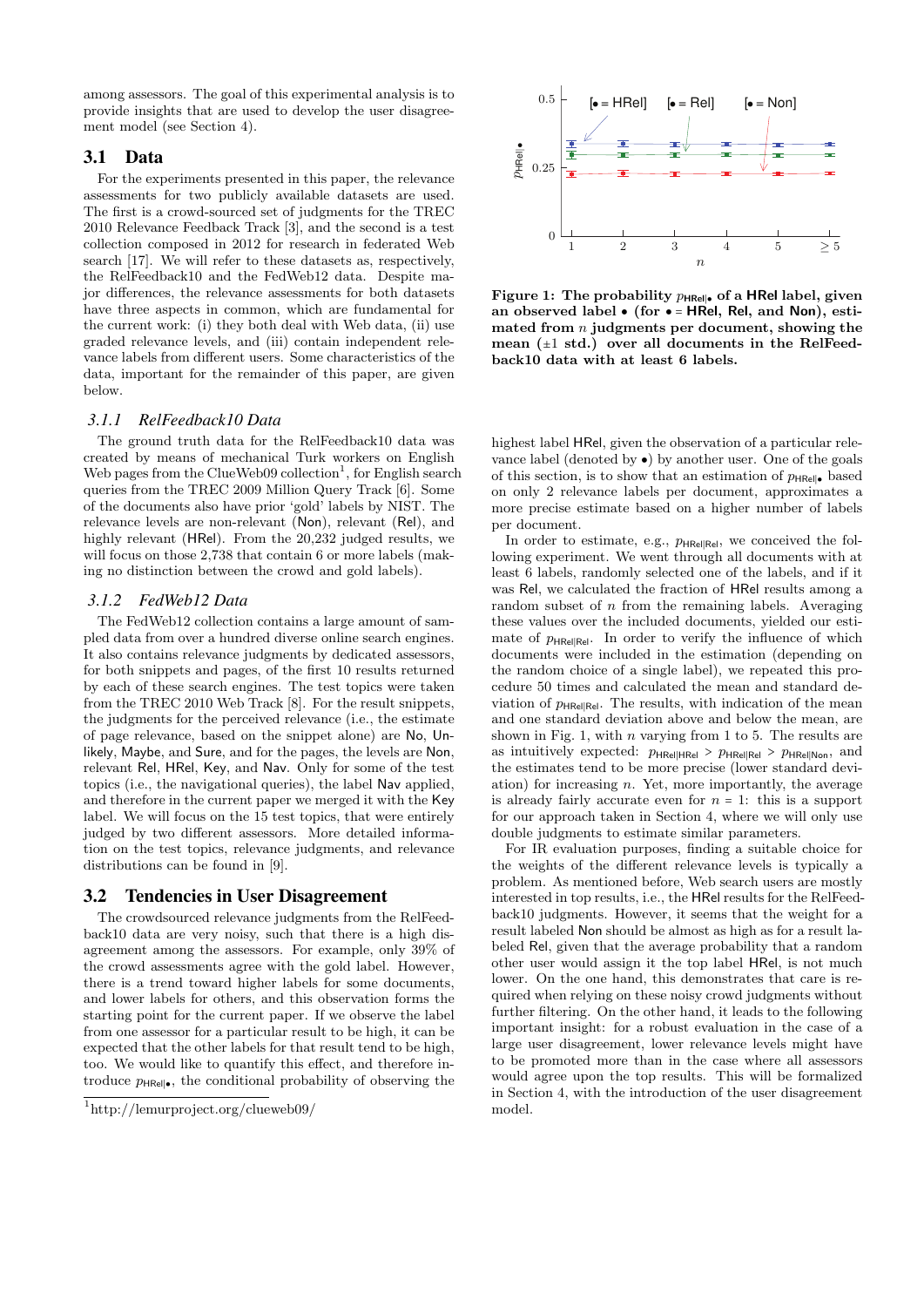# 3.3 User Disagreement vs. Intra-Judge Inconsistency

Consistency in terms of relevance assessments is often investigated with the purpose of asserting that a test collection is trustworthy for evaluation purposes. We actually want to use the extra information hidden in the user disagreement to our advantage, to obtain intuitive weights for the different relevance labels. In this section we analyze the FedWeb12 relevance judgments, focusing in detail on the consistency in terms of the highest relevance level, i.e., the Key results. We need both inter- and intra-assessor consistency to verify that the user disagreement is really disagreement among users, and distinguishable from inconsistency within a single user's assessments<sup>2</sup>.

#### *3.3.1 Overlap between users*

Experiments done by Voorhees in [22] gave an average overlap in terms of relevant documents from two sets of binary relevance judgments ranging from 0.42 to 0.49, in the case of expert assessors judging topics on rather homogeneous datasets and a relevance cut-off level corresponding to our Rel level. However, at the top relevance level, different users tend to disagree more often. For the FedWeb12 judgments, the overlap for general Web search engines on Key results is only 0.36, and even lower for the other verticals. In fact, the level up to which the assessors agree can be used to estimate the practical upper limit of precision and recall on the performance of retrieval systems that are evaluated with the assessed test topics. For the TREC-4 data [22], there appeared to be a limit of 65%, whereas it is below 50% for Key relevance on the FedWeb12 data. For a less strict relevance level like Rel (see [9]), the results on the FedWeb12 data appeared comparable to those reported by Voorhees, but then again, in the Web search context, users strongly prefer top relevance.

#### *3.3.2 Self-consistency vs. cross-user consistency*

In the following paragraphs, we will demonstrate for the (high-quality) FedWeb12 relevance assessments, that variations in opinion between users dominate the inconsistencies in the judgments. Actually, for this type of relevance judgments we can identify at least three important sources of inconsistencies: (i) judgment errors, (ii) uncertainty for each judge in assigning relevance (also called intra-judge reliability, see [19]), and (iii) inter-user disagreement (elsewhere in this paper shortly called user disagreement), reflected by inter-judge differences. The least important type are plain mistakes. These happen at random with all assessors, and can be due to a sudden drop in concentration, hitting the wrong key when assigning a specific relevance level, etc. However, we observe inconsistencies between judgments from the same assessors, with variations that are too large to stem solely from such random mistakes. Users especially seem to inconsistenly assign different adjacent relevance levels, in the case of graded relevance assessments. In the following paragraphs, we will answer two research questions. How important is the intra-judge inconsistency with respect to inter-user disagreement, and can we make a distinction in



**Figure 2: Normalized histograms of the probability for results labeled Key in one judgment to receive label Key in another, by a different user ('cross'), respectively, the same user ('self').**

user disagreement between different relevance levels despite the intra-judge inconsistencies?

The first question we address is to establish self- vs. crossuser inconsistencies. We devised an experiment to obtain a better view on the influence of the self-inconsistency on the apparent difference in opinions between assessors, based on the FedWeb12 data. The resources used for FedWeb12 include several large Web search engines, implying an important overlap in their results for the test topics. From those test topics entirely judged by two assessors, we selected the pages corresponding to those URLs that appeared at least two times per topic, and whose multiple occurences were judged independently by the same judge. We found on average around 3 independent judgments by each of both users for the 387 selected URLs. We used a bootstrap sampling setup to visualize the variance in labels over multiple judgments by the same user for the same result. Assuming that each of the judgments effectively given by one user to a particular result is equally likely, we sampled the sets of judgments to generate single judgment lists for both of the users, which we then used to estimate the parameters *p*<sub>Key∣Key</sub>. A first result is shown in Fig. 2. It shows normalized histograms over 1000 such samples for the probability  $p_{Key|Key}$  that Key relevance is assigned in one assessment, given Key relevance from another. The case where both assessments come from the same user, has an average probability  $\mu^{(\text{self})} = 0.92$ , whereas for different users we get  $\mu^{(cross)} = 0.52$ . The standard deviation of the histograms reflects the self-inconsistency of one assessor (including possible random errors), and the separation between both histograms corresponds to the difference in opinion between different assessors. Clearly this difference in opinion between users overshadows the uncertainty a single user has.

The second issue to be addressed is whether the assessors' self-inconsistency does not prevent us from making a clear distinction between parameters  $p_{\text{Key}|\bullet}$  for different relevance levels •. Figure 3 shows histograms for  $p_{Key|Non}$ ,  $p_{Key|Rel}$ , and  $p_{\text{Key|HRel}}$ , based on the same set of samples as used for Fig. 2, indicating  $\mu$ , the mean value of  $p_{\text{Key}|\bullet}$ , and its standard deviation  $\sigma$ . These  $\mu$  and  $\sigma$  lead us to observe that, despite the

<sup>&</sup>lt;sup>2</sup>However, the *origin* of that user disagreement (e.g., different background knowledge, or even a completely different intent), does not affect the validity of the user disagreement model, introduced in Section 4.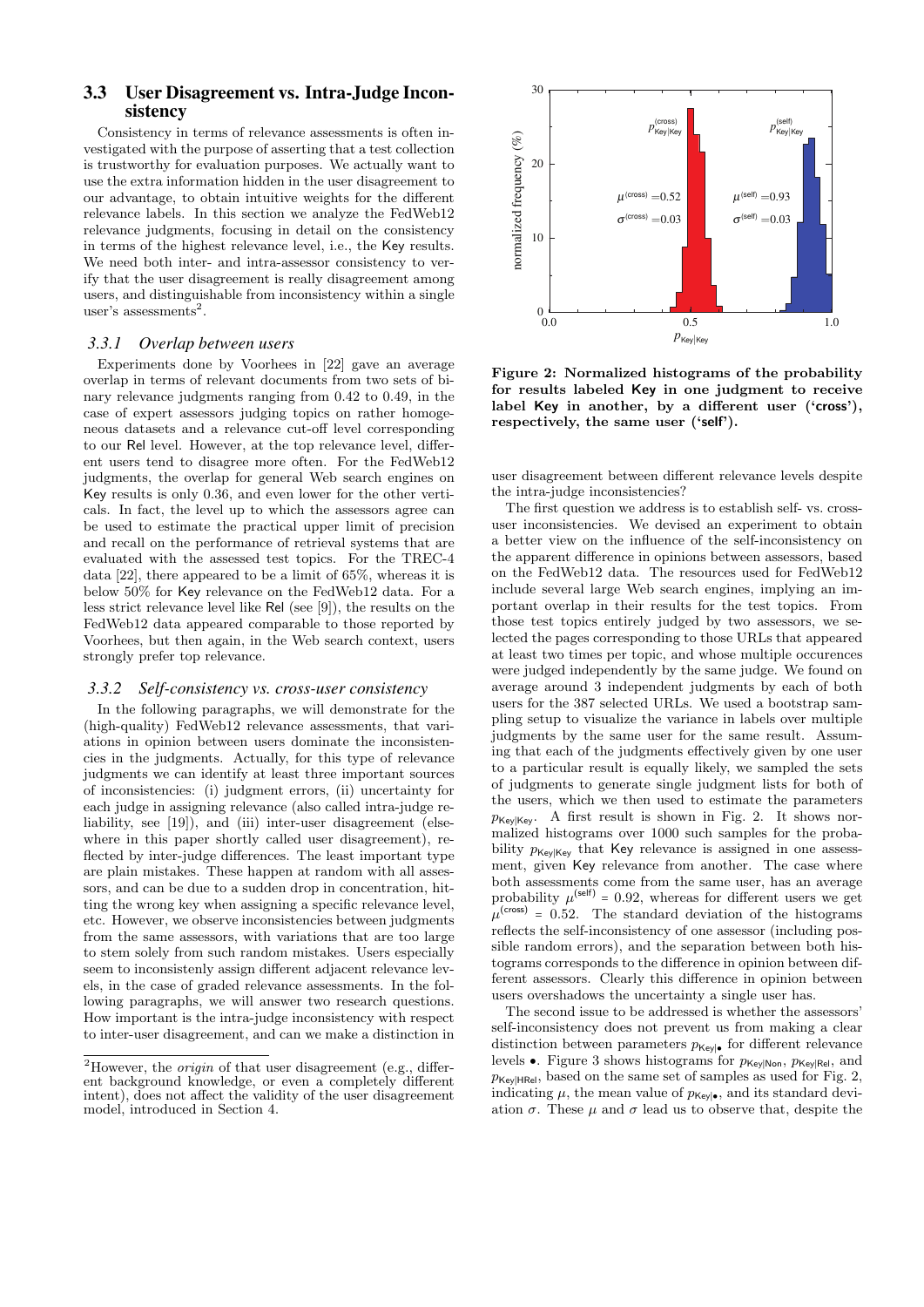

**Figure 3:** Influence of self-inconsistency on  $p_{\text{Key}|\bullet}$  (for ● <sup>=</sup>**HRel, Rel, and Non), the probability that one assessor judges a result Key, given that another assessor judged it with another relevance level.**

assesors' self-inconsistencies, we can distinguish the various  $p_{\text{Kev}}$  probabilities very well from each other.

Note that the  $p_{Key|Non}$  estimates are very low for the Fed-Web12 data. Hence, we propose to neglect them, when we use the parameters  $p_{\text{Key}|\bullet}$  in the context of the UDM (see the next section). The validity of this approximation is further motivated by the fact that the estimated  $p_{\text{Key/Non}}$  from our data is an overestimation (related to the fact that only a particular subset of the non-relevant pages were judged, i.e., those with snippet label above No, see [9] for details). Most likely some of the few cases where one user assigns Key relevance to a result that another finds completely non-relevant, are due to the aforementioned random mistakes. Clearly, we do not want that random error to impact global relevance metrics, where large amounts of non-relevant results would erroneously contribute a small but non-neglible amount of relevance (proportional to the non-zero  $p_{\text{Kev}|\text{Non}}$ ).

#### 4. USER DISAGREEMENT MODEL

This section describes the proposed User Disagreement Model (UDM). Based on the experiments from Section 3, we first outline the context and goals for the model. Then we provide a somewhat naive illustration to explain the intuition behind UDM. This is followed by the description of the model itself, together with a verification using the RelFeedback10 data. Finally, we discuss certain subtleties of the model, specific for the FedWeb12 data.

#### 4.1 Context and Goal

The UDM is proposed in a Web search context, where we adopt the notion that many users strongly prefer results of the highest relevance level, and are no longer satisfied with partially relevant results, from Kekäläinen and Järvelin [15] and Huang and Efthimiadis [12]. However, there is a significant disagreement on top relevance among assessors, as illustrated by the RelFeedback10 data and the FedWeb12 data in Sections 3.2, respectively, 3.3. It was also shown for the FedWeb12 data that this disagreement among assessors is more important than the uncertainty from a single assessor. We hence propose that the inconsistency among

assessors is a *fundamental* difference, also present among actual users (assuming the assessors are representative for these users). The reason for the inter-assessor disagreement can be found partly in the insufficient description of the information need. However, even with a very detailed and unambiguous description, there would always be a difference in opinion, due to a different background knowledge, education, culture, personal taste, etc. Note that, for assessments with a very large variation in relevance (like the RelFeedback10 data), the observed disagreement might be mainly determined by the noisy judgments. However, the validity of the UDM model does not depend on the actual source of disagreement.

The main goals of the UDM are the following. We would like to have an evaluation system that is robust with respect to variations in assessments because of the aforementioned user disagreement. Indeed, search engines would prefer to predict the top-relevant documents for the complete user base, not just a single user (the assessor). Thus, we want to infer what documents would be considered a top result by, e.g., at least 1 out of 4 users, even though we only have, e.g., a single assessor's judgments available.

In the context of evaluation, we designed the UDM as a means to match the weights from graded relevance metrics to the collection under evaluation and the intended users. For example, if relevance assessments obtained by crowdsourcing are highly variable, the relevance levels below top might need a higher weight, in order to fairly take into account those results that would be judged top by many other users, but not the considered assessor. Alternatively, for relevance assessments based on highly precise information needs, the disagreement would be lower, and the relevance levels below top should be given a lower impact, because almost no users with such needs would consider them top.

# 4.2 Intuition

Consider the simple (artifical) configuration sketched in Fig. 4, where a collection of 8 documents is shown with the relevance opinions by 4 users over 4 relevance levels (indicated with different colors) for a particular query. We assume that each user is only interested in results with the top relevance level (indicated with a thick box), in this case corresponding to the relevance label Key. The figure shows a strong variation in assigned relevance grades among the users, which we refer to as the user disagreement. Now, assume that we only have one assessor (indicated with an asterisk), user 3, from whom we can observe the relevance labels. However, if we only return document *d*2 (considered top by the assessor), the other users are not satisfied. Yet, if we are aware of existing user disagreement in general (i.e., not for the specific given query), we could try to please them all, e.g., by returning documents at least one of them considers top. For each of the judgments from the assessor, we want to estimate the probability that one or more users would find the corresponding document a top result. We observe that for results labeled HRel, that probability can be estimated as 1/2 (because in half of the cases where the assessor indicated HRel, at least one of the others labeled it with Key), and for those labeled Rel (slightly relevant), it is only 1/3. As seen from Fig. 4, no one assigns top relevance to a result if another would label it Non, and the corresponding probability is 0. For results labeled Key by the assessor, we already know at least one of the users consider it top, hence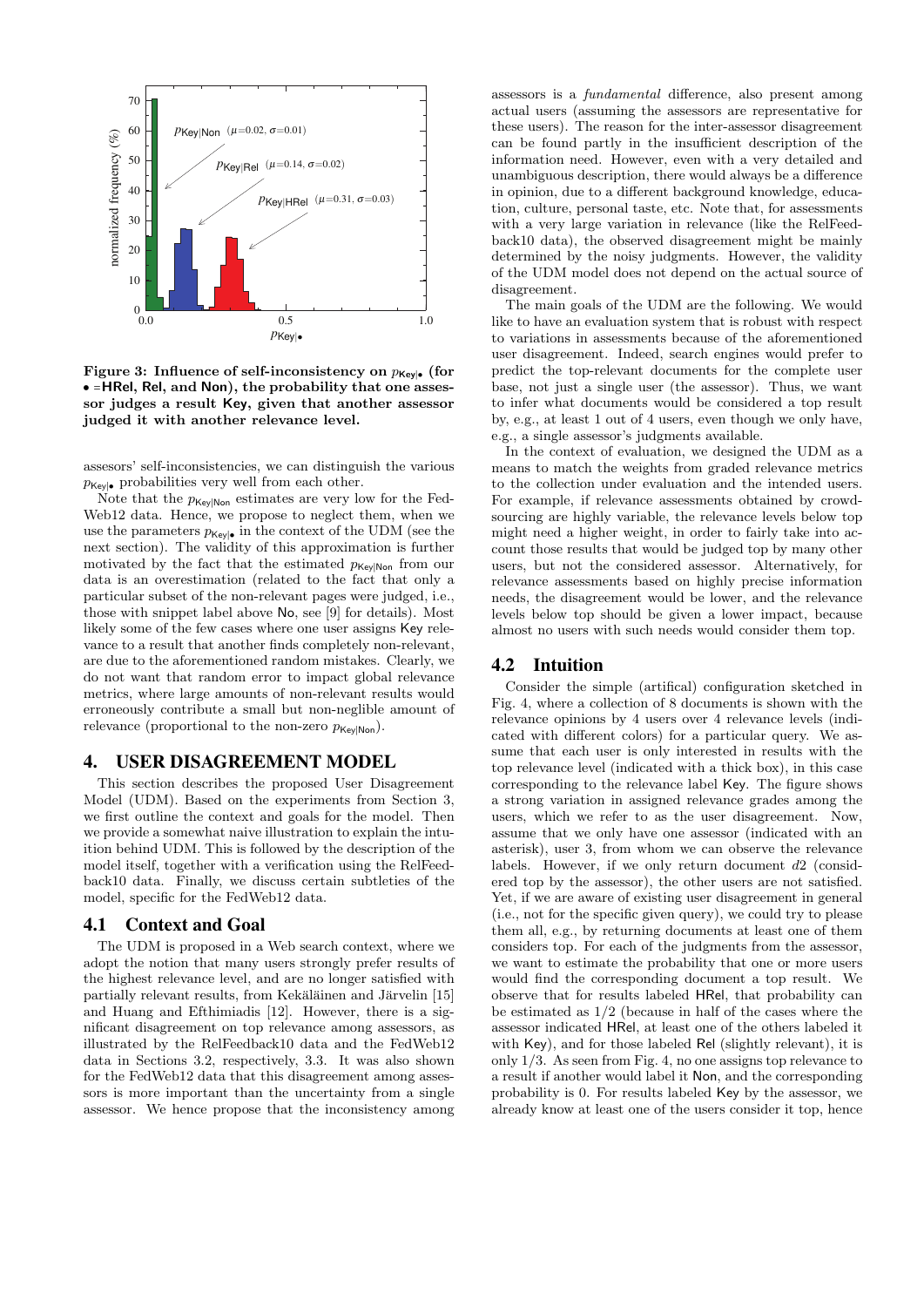

**Figure 4: Illustration of user disagreement for a specific query, with the different colors indicating the graded relevance levels, and the thick black boxes the top results per user.**

the corresponding probability is 1. We can use these probabilities as weights for the respective relevance levels. Going over all the labels from the assessor, we can add these up to count the *effective* number of top results, which turns out to be 4, the number of documents considered top by at least one judge. In order to estimate the required probabilities, we used the relevance opinion of all other users, which in reality are not known. It will turn out that, if we assume all users to have a similar disagreement amongst them, we only need to know which documents one other user considers top.

Now that we have outlined the basic rationale of the UDM, we will more formally address the model details.

#### 4.3 UDM Description

Consider a group of users that each want to retrieve top results, but the individual opinions on what results are top, vary amongst them. We define the total set of results considered relevant according to the UDM, as those that would receive the top relevance label *T* by at least *M* out of *N* users (for example, at least one out of three). The parameter that defines the UDM is the probability that a document with one observed label  $i$  ( $i = 1, ..., T$ ) is relevant in that sense, where the assessor belongs to the *N* considered users. More specifically, this parameter is written  $P_{T|i}^{(M/N)}$ , and denotes the probability that at least *M* out of *N* randomly selected users consider it a top result, given the relevance label *i* from one of these *N* users. We call  $P_{T|i}^{(M/N)}$  the UDM-based *relevance weight* for level *i*.

We consider *M* and *N* to be design parameters, depending on the purpose of the evaluation. For example, for small *M* and large *N*, the effective number of top results (i.e., according to the UDM) would be higher than the number of top results indicated by a single user, smoothing out differences in opinion among users and effectively leading to a more robust and less strict relevance criterion. The relevance weights can for instance be used to calculate the expected number of relevant results in a result list (with the UDM notion of relevance introduced above), or as the probability of relevance for each result (again, following the UDM), which allows creating an ideally ranked result list as a reference for evaluation.

## 4.4 Estimation of UDM Relevance Weights

Consider the basic scenario with two users, *A* (the assessor) and *R* (a random user), and the case  $M = 1$  and  $N = 2$ . For each result, we want to estimate the probability that at least one of these two users labels it top, given the assessor label  $i_A$ ,

$$
P_{T|i}^{(1/2)} = Pr[i_A = T \vee i_R = T|i_A = i]. \tag{1}
$$

It turns out that

$$
P_{T|i}^{(1/2)} = 1, \t i = T,
$$
  
=  $p_{T|i}, \t i < T.$  (2)

where  $i_R$  is the relevance label assigned by random user, and *<sup>i</sup>* <sup>&</sup>lt; *<sup>T</sup>* denotes that level *<sup>i</sup>* is below the top level. The parameter  $p_{T|i}$  is the probability that we will observe the label *T* from one user, if we observed the label *i* from another user, as introduced and investigated in Section 3.2. As shown in Fig. 1, this parameter can be estimated accurately using judgments from only two assessors. Other dependencies, e.g., on the test topics, will be discussed in Section 6.2.

The result described above is trivial, but it can be used to describe more general cases. First, consider the case of *<sup>M</sup>* <sup>=</sup> 1, and  $N > 2$ , where we want to estimate the probability that at least one among *N* users judges the considered document top. We find

$$
P_{T|i}^{(1/N)} = 1, \t i = T,
$$
  
= 1 - (1 - p\_{T|i})^{N-1}, \t i < T, (3)

For the case  $i < T$ , we assumed the same disagreement behavior and independence between the users. The probability that at least one out of *N* users considers a result top, given that one of them already assigned level *i* below top, is the complement of the probability that the *N* − 1 remaining users also consider it below top, and directly leads to (3). Before turning to the more general case, (3) allows making the following observations on the behavior of the relevance model. The probability that at least one out of *N* users assigns top relevance to a result judged lower by the assessor, goes to one if *N* is large enough and  $p_{T|i} > 0$  (which means there is disagreement among the users, and the considered relevance level is above total non-relevance). If the different judges would always agree on the top relevance level,  $P_{T|i}^{(1/N)}$ ,  $(i < T)$  would go to zero, and the relevance model would become binary relevance on the top level. These observations agree with our intuition and the prescribed idea of the UDM.

In the most general case, with  $0 \le M \le N$ , we find

$$
P_{T|T}^{(M/N)} = \sum_{m=M-1}^{N-1} {N-1 \choose m} (p_{T|T})^m (1 - p_{T|T})^{N-1-m}, \qquad (4)
$$
  

$$
P_{T|i}^{(M/N)} = \sum_{m=M}^{N-1} {N-1 \choose m} (p_{T|i})^m (1 - p_{T|i})^{N-1-m}, \quad i < T. (5)
$$

These formulas can be derived by summing the probabilities for each allowed configuration (with *M* or more top results, taking into account the observed label), over all possible combinations of the labels. Alternatively, they can be written down directly from the binomimal cumulative distribution, with the Bernoulli parameter  $p_{T|i}$ . Using the binomial theorem, it can be easily verified that for the case  $M = 1$ , expression (5) leads to (3), and (4) becomes 1.

One property of  $P_{T|T}^{(M/N)}$  should be mentioned here. If  $M > 1$  and there is no perfect agreement on top relevance,  $P_{\text{IT}}^{(M/N)}$  < 1. This means, for instance, that a result assigned top relevance by the assessor would contribute less than 1 to the expected number of relevant results, according to the UDM relevance model with this particular choice of parameters *M* and *N*. This leads to an effectively even stricter relevance cut-off than the highest relevance level *T*. This may be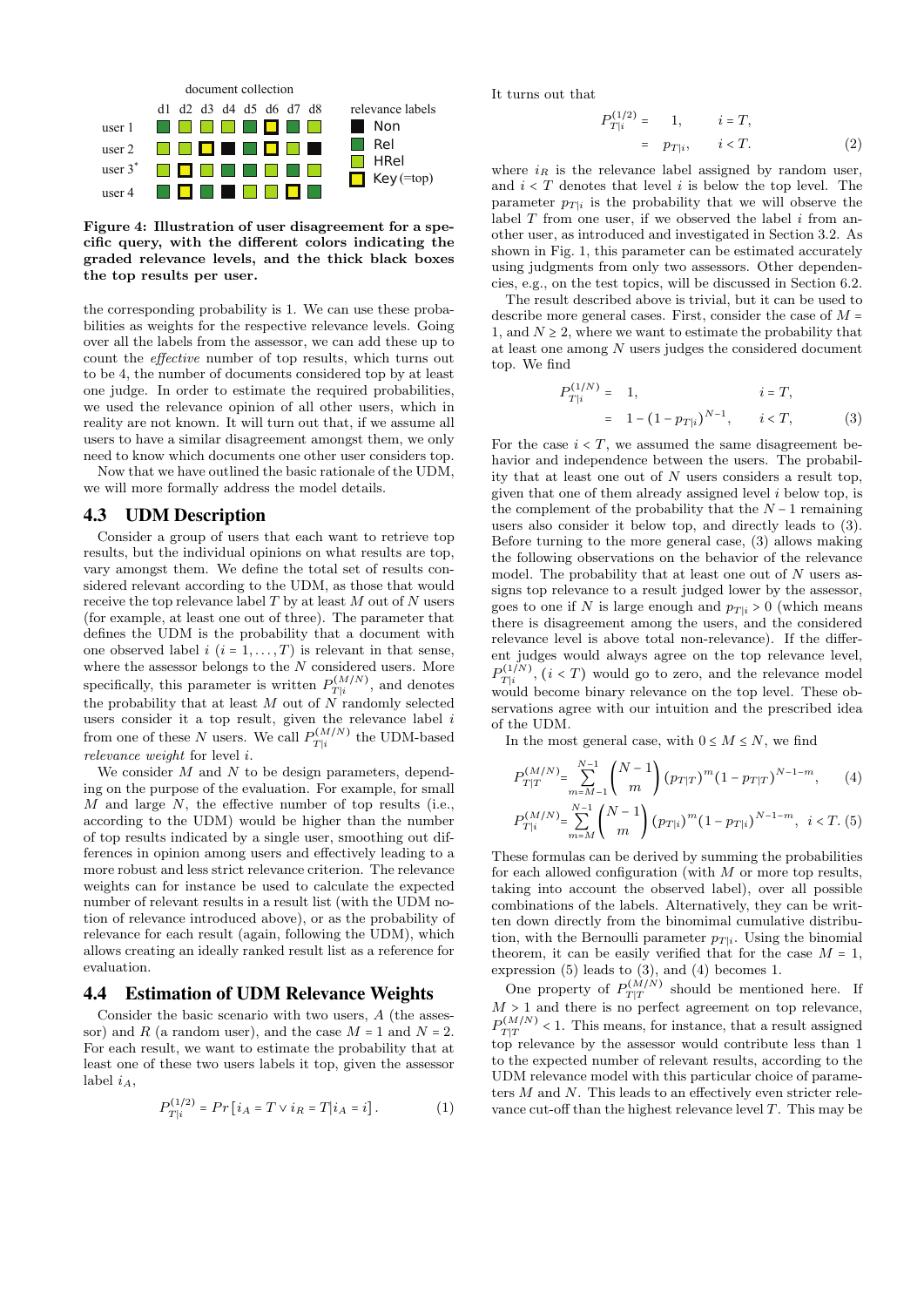

**Figure 5: Comparison between experimental values for**  $P_{\text{HRel}| \text{Rel}}^{(1/N)}$  and  $P_{\text{HRel} | \text{Non}}^{(1/N)}$  (as the mean  $\pm$  1 std., **with markers), and those predicted with eq. (3) (full lines), using the RelFeedback10 data.**

undesirable in some cases. For example, the expected precision for a set of results all assessed to be top relevant would be below 1, in which case the GAP metric (see Section 5) could not be used for evaluation. By conditioning on more than a single assessment, this problem could be avoided, but in that case, the model would require more than 2 judgment sets for the training topics. Note that the choice of using a single observed relevance judgment in the definition of the UDM is no inherent limitation, although it keeps the model simple. However, we assume that only for a few test topics, we can afford to gather double judgments. For a more complicated model, e.g., with 2 observed labels, the number of parameters to be estimated becomes the square of the number of relevance levels, and too many three-fold judgments would be required to obtain good estimates for these. We therefore focus on the case  $\alpha = 1/N$ ,  $N \ge 2$ .

#### 4.5 Verification

Since the RelFeedback10 relevance assessments contain multiple labels per document, we can easily verify the validity of the prediction formulas for the relevance weights. During the experiment on the RelFeedback10 data described in Section 3.2, we recorded the fraction of cases in which at least *M* out of the *N* considered labels were HRel. The resulting estimates for  $P_{\text{HRel}|Rel}^{1/N}$  and  $P_{\text{HRel}|Non}^{1/N}$  are shown as rectangular markers in Fig. 5, with indication of the error (plus or minus one standard deviation) depending on the chosen sample of documents. The full lines and dotted lines respectively show the values predicted by (3), and the potential error due to inaccuracies in the estimation of  $p_{HRell}|$ respectively,  $p_{HRell|Non}$ . Note that these predictions are only valid for integer values of *N*, but were drawn as continuous lines for clarity. There is a clear correspondence, although the experimental values for smaller fractions 1/*N* are slightly lower than the predicted behavior. As a verification of the general formula 5, Table 1 provides a comparison between the experimental and the predicted values for different *M* and *N*, with again a good correspondence.

# 5. GRADED RELEVANCE METRICS AND THE UDM

This section describes possible ways to incorporate the UDM into the existing graded relevance evaluation metrics nDCG and GAP.

**Table 1: Comparison between experimental values for**  $P_{\text{RRE}}^{(M/N)}$ , and those predicted with eq. (5), using **the RelFeedback10 data.**

|   | HRel Rel     |            |  |
|---|--------------|------------|--|
|   | experimental | prediction |  |
|   | 0.49         | 0.51       |  |
| 3 | 0.10         | 0.09       |  |
|   | 0.23         | 0.21       |  |
|   | 0.35         | $0.35\,$   |  |

nDCG is a flexible measure, in the sense that it allows the user to define a suitable gain function for weighting the relevance level  $i_k$  at position  $k$ , and a discount function that reflects how fast the contribution of relevant items ranked lower in the result list should decrease. In general, it can be written as follows

$$
nDCG_{discount}^{(\text{gain})} = \frac{1}{Z} \sum_{k} \text{gain}(i_k) \text{discount}(k) \tag{6}
$$

where *Z* is a normalization constant that ensures a value of 1 for the ideal ranking. A popular gain function is the exponential  $(2^{i_k} - 1)$ , which promotes the highest relevance levels, and a typical discount function is the the logarithmic discount  $1/\log_2(k+1)$  or the zipfian discount  $1/k$ . Further information can be found in [14]. These functions are wellchosen heuristics, and we propose to use the relevance weight  $P_{i}^{(1/N)}$  of the result at rank *k* as gain $(i_k)$ . Note that the measure still remains inherently heuristic.

GAP is a highly informative and discriminative measure. which has a theoretical foundation and a nice probabilistic interpretation. However, because of these properties we must be careful when incorporating the UDM. The user model on which GAP is based, assumes that each user has a fixed cut-off relevance level, and considers results from any level equal to or higher than this cut-off level as relevant. The relevant parameters for the model are  $q_i$ , the probability that a user finds a result with relevance level *i* or higher relevant<sup>3</sup>, whereby  $q_T = 1$  (for the top relevance level *T*). For a ranked list of *K* results, GAP is now defined as

$$
GAP = \frac{\sum_{k=1}^{K} \frac{1}{k} \sum_{k=1}^{k} q_{\min}(i_k, i_k)}{\sum_{i=1}^{T} R_i q_i}
$$
(7)

in which *R<sup>i</sup>* is the number of results with relevance level *i* in the result list. It can be shown that the denominator of this expression represents the expected number of relevant results in the list, based on the probabilistic user model. In the special case where all users would have their relevance cut-off at the highest level  $(q_i = 0, \forall i \le T)$ , the denominator becomes the number of top results, and GAP becomes the average precision measure based on binary relevance at highest level *T*.

To our knowledge, the UDM cannot be directly translated into the user model underlying GAP, because the former is

<sup>3</sup>The original formulation by Robertson et al. [18] introduces the fundamental parameters *gi*, the probability that a user finds *only* results with relevance level *i* or higher relevant, which form a probability distribution over the space of users (with  $\sum_{i=1}^{T} g_i = 1$ ). The parameters  $q_i$  introduced<br>above form the corresponding cumulative distribution funcabove form the corresponding cumulative distribution function,  $q_i = \sum_{j=1}^i g_j$ , and are more convenient to make the link<br>with the UDM with the UDM.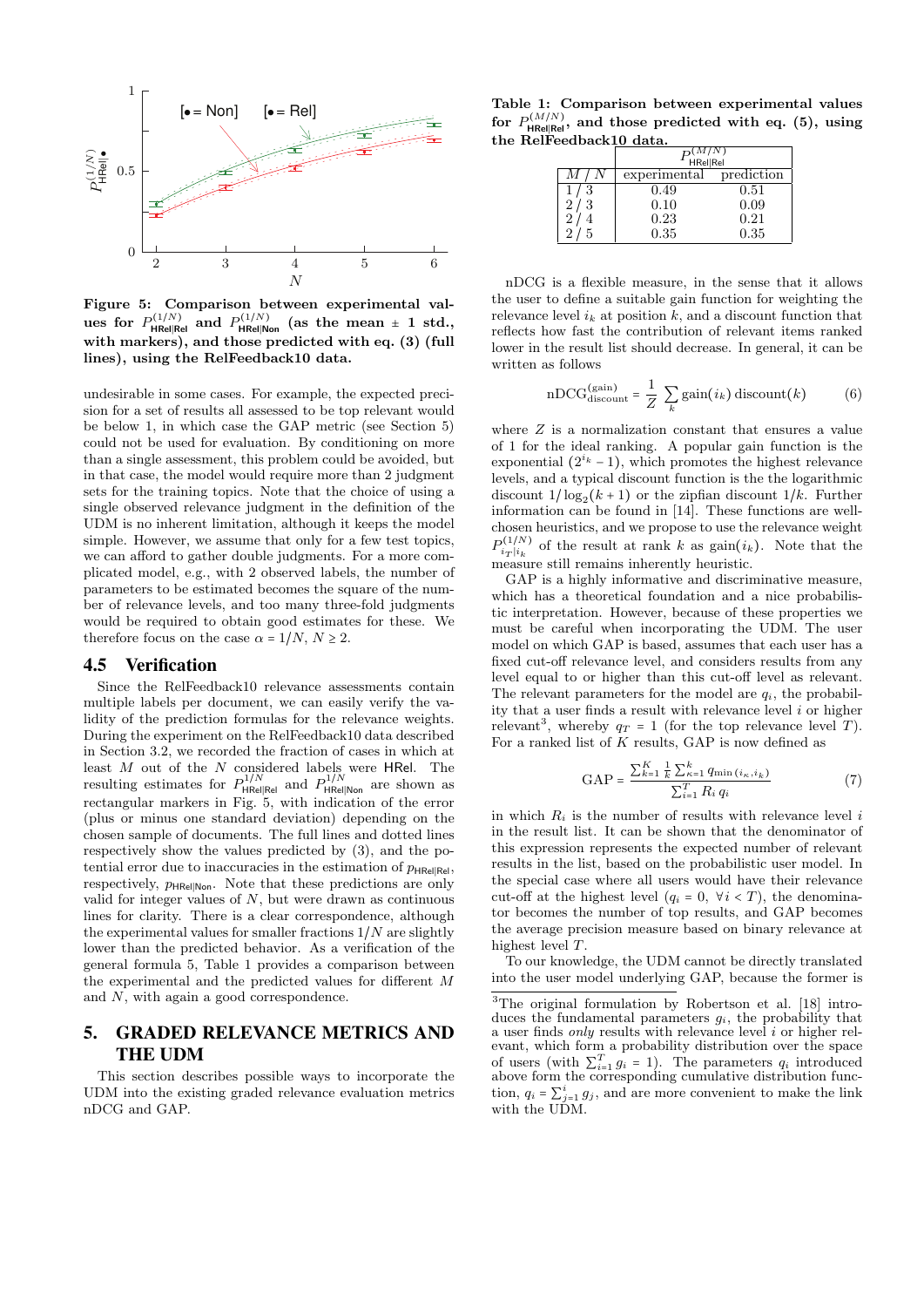**Table 2: Mutual evaluation of paired judgment sets with different evaluation metrics (mean** ± **1 std.).**

|                                    | $0.48 \pm 0.28$ |
|------------------------------------|-----------------|
| $\text{GAP}^{(1/2)}$               | $0.65 \pm 0.18$ |
| $GAP^{(1/3)}$                      | $0.69 \pm 0.16$ |
| $GAP^{(1/4)}$                      | $0.71 \pm 0.16$ |
| $nDCG_{zipf}^{(exp)}$              | $0.70 \pm 0.23$ |
| $nDCG_{\text{log}}^{\text{(exp)}}$ | $0.86 \pm 0.09$ |
| $nDCG_{\text{loc}}^{(1/2)}$        | $0.84 \pm 0.11$ |
| $nDCG_{log}^{(173)}$               | $0.87 \pm 0.09$ |
| $nDCG_{lo}^{(1)}$                  | $0.89 \pm 0.07$ |

defined over different relevance opinions for a *result*, whereas the latter is based on varying user opinions for each *relevance level*. Nevertheless, all required parallels are there to apply the UDM to GAP. To do so, we only need to replace *q*<sub>*i*</sub> in (7) by the UDM relevance weights  $P_{T|i}^{(1/N)}$ . The denominator then denotes the expected number of top results according to the probabilistic UDM, and if all users had the same opinion, the GAP would also become the average precision at the top level. A similar derivation of GAP as in [18] could be done based on the UDM (whereby the cumulative user disagreement probability distribution to start from would be the ordered series of  $P_{T|i}^{(1/N)}$  parameters), but would be somewhat artificial and is left out due to length restrictions. We however propose that the interesting fundamental properties of GAP remain valid even when based on the UDM.

# 6. ROBUSTNESS OF THE UDM

#### 6.1 UDM-based Evaluation

We propose that UDM-based evaluation is more robust than when based on a single set of relevance judgments, and motivate it with following experiment. We again consider the double-judged test topics from the FedWeb12 dataset. The evaluation is considered robust, if two different relevance judgment sets for a particular test topic yield similar results. We use a leave-one-out cross-validation setting, whereby we present the average and standard deviation of a number of metrics over each of the test topics, based on the parameters estimated from the others. For the considered test topic, we used one judgment set as the reference, and the other as the 'retrieved' set (creating a ranked set by ranking according to descending relevance levels). The first metric considered is average precision (AP), based on binary Key relevance. We also consider  $\text{GAP}^{(1/N)}$  for *N* values of 2, 3, and 4. Finally, we report  $nDCG_d^{(g)}$  for different gains *g* and discount functions *d*. For the gain, (exp) denotes the traditional exponential gain, whereas (1/*N*) means the coefficients  $P_{\text{Key}|\bullet}^{(1/N)}$  are used as gain function. As discount functions, we report results for the logarithmic  $(1/\log_2 n)$  and zipfian  $(1/n)$  case. The results are shown in Table 2. The listed metrics would all be one if both judges had agreed upon Key relevance. A lower value indicates a larger difference between both baselines for the considered metric, and will lead to a larger dependency on the particular baseline when the metric is applied to a candidate ranking. The AP

metric appears to be the least robust. The reported AP value of 0*.*48 means that an AP of 0*.*48 is the maximum value that can be used to compare retrieval algorithms (if one wants to judge on the strict notion of Key relevance), because the judges only agree up to this level. Whereas the AP corresponds to taking a single user's opinion into account, the GAP results (which consider those results relevant that would be judged Key by at least one out of *N* users) increase for higher *N*, leading to a more robust evaluation. This effectively means that the below-top relevance levels get a higher weight. A similar behavior is observed for the nDCG measures nDCG ${}^{(1/N)}_{log}$ , based on the same weights. The fact that this metric appears to be much more robust than GAP, is due to the logarithmic discount function, where exchanging a Key result in the top with a lower result on a lower rank is penalized less heavily than for nDCG with the zipfian discount function, or GAP.

#### 6.2 Parameter Dependencies

In previous sections we assumed that the parameters  $p_{T|i}$ are constant over the considered collection. For the RelFeedback10 experiments from Section 3.2, they were calculated by sampling over all documents. Sometimes, however, better choices should be made due to the inhomegeneous character of the test collection, as is the case for the FedWeb12 data. Two sources of inhomogeneity will be shortly discussed in the following paragraphs: the type of test topics, and the origin of the results.

For test topics with an information need description in the sense of '*The user is looking for information about ...*' (as is mostly the case for the topics used in the FedWeb12 judgments), the  $p_{i_T\mid i_t}$  will probably be higher than for cases where the information need is described in finer detail. The test topics were originally designed for the TREC 2010 Web Track that focused on result diversity, and can be divided into ambiguous topics (with multiple distinct interpretations), or faceted (with different possible aspects of the same interpretation), see [8]. Among our twice judged topics, 7 are ambiguous and 8 are faceted. The comparison of the parameters  $p_{Key|•}$  estimated separately for the different types of topics, see Table 3 shows that for the ambiguous queries there is a higher chance that assessors strongly disagree (*p*Key∣Rel is larger), whereas for the faceted topics the distinction between both highest relevance levels is less clear  $(p_{Key|HRel}$  is higher). In this paper, we do not make any further distinction between both types of topics and use the parameter estimates for all test topics together. However, different parameter sets could be used for evalution scenarios where a distinction is needed. In future work, we will study the influence of the test topics with the much larger FedWeb13 test collection, for which the test topics are less homogeneous (see Demeester et al. [10]).

The judged results can be grouped as lists of 10 results per query and per resource (i.e., the top 10 results for that query from each of a wide variety of search engines). A large fraction of the search engines produced only non-relevant results for most queries. However, some search engines (e.g., general Web search engines) provided high-quality result lists. We can, for example, expect the following: when we only consider the low-quality resources, the probability that one user would give a Key label for a result labeled Rel by another, will probably be much lower than when we only look at result lists from strong search engines. Using an overall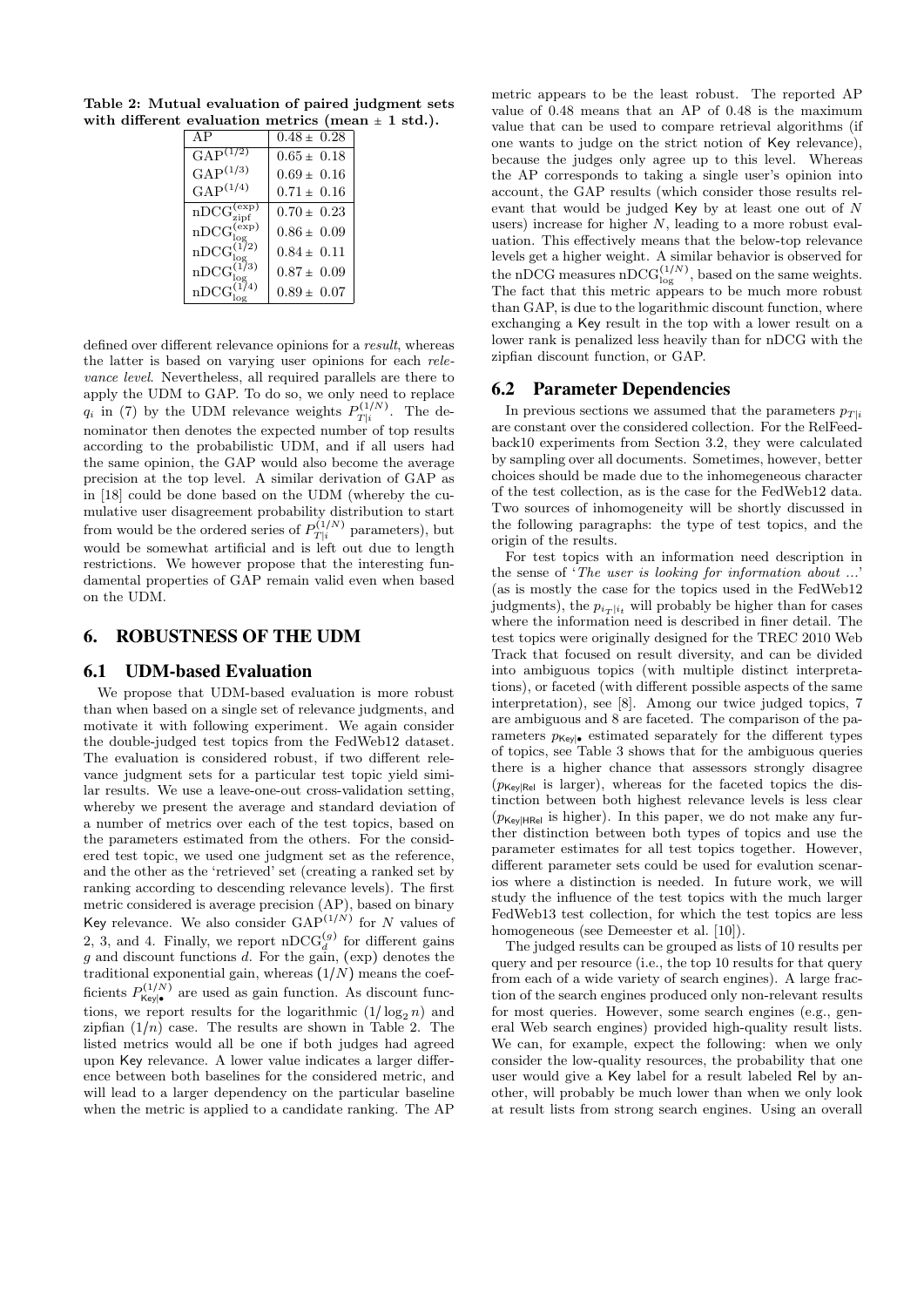**Table 3: Dependency of the parameters**  $p_{T|i}$  on the **test topics (ambiguous vs. faceted), result list quality, and result ranks (top 5 vs. top 10).**

| # results                                 | top 5 |      | top 10                 |      | top 10 |        |
|-------------------------------------------|-------|------|------------------------|------|--------|--------|
| test topics                               |       | all  |                        | all  | ambig. | facet. |
| high-quality                              | no    | ves  | $\mathbf{n}\mathbf{o}$ | ves  | ves    |        |
| $p_{\mathsf{Key} \mathsf{Rel}}$           | 0.03  | 0.16 | 0.02                   | 0.15 | 0.18   | 0.13   |
| $p_{\mathsf{Key} \mathsf{H}\mathsf{Rel}}$ | 0.09  | 0.25 | 0.06                   | 0.23 | 0.22   | 0.26   |

average for  $p_{T|i}$  would hence lead to a value effectively too low for the test results of interest (i.e., those that originate from potentially interesting resources). In our experimental setting, we made a distinction between low- and high-quality result lists. Those with at least one Key result are considered high-quality lists, and the others low-quality. Table 3 displays  $p_{Key|Rel}$  and  $p_{T|i}$ , calculated separately for both groups of result lists (indicated with 'high-quality' in the table). The difference is very large, as expected. For the current paper, we decided to only use the high-quality result lists to estimate these parameters (indicated in bold in Table 3). This implicates that the evaluation of the higher relevance grades is more accurate, whereas the over-estimated influence of the lower relevance levels is still small. For example, with GAP, the influence of lower ranked results is discounted rapidly, and therefore the potentially long tail of results with a low relevance hardly contributes to the final score, despite an over-estimated weight of  $p_{Key|low}$ .

For other search scenarios, other choices are possible. For example, for a single ranked result list in general (i.e., not in the federated search context), one might consider only the top-*k* results for all doubly judged test queries, especially in combination with a metric that is calculated up to a rank *k*. As a demonstration that the considered position in the ranked list does influence our parameters, we estimated them from the top-5, respectively from the top-10, of each result list (see Table 3). The estimated  $p_{i_T|i_t}$  values are consistently but only moderately higher for the lists with the higher average quality, i.e., the top-5 lists.

The above analysis has brought up some clear difficulties in estimating the parameters in a consistent way. It should be noted that most of these issues could be translated into similar issues within the probabilistic user model that Robertson et al. [18] proposed, where the required parameters are assumed constant as well.

#### 7. APPLICATION

In Demeester et al. [9] it is demonstrated that the perceived relevance based on the snippet is often not in line with the actual page relevance, and that ideally a Web IR system should be evaluated based on the relevance experienced by the user, when the snippet and page relevance are combined. This means, e.g., that top pages behind bad snippets should be penalized when ranked at the top. One straightforward way to do that, is by creating combined relevance levels consisting of all combinations between relevance levels for pages and snippets. Examples are (Maybe*,* HRel), or (Sure*,*Rel), where we first mention the snippet level, followed by the page level. The experienced top relevance level in this context is defined as the combination of the top levels for snippets and pages separately, i.e., (Sure*,* Key).

**Table 4: Relevance weights for combined (snippet, page) relevance levels, and for page levels alone (with brackets indicating where less than 50 judgments were found).**

| L <sub>snippet</sub> | $L_{\text{page}}$ | $P^{(1/3)}$<br>$(\mathsf{Sure},\mathsf{Key} \mathsf{L}_{\mathsf{snippet}},\mathsf{L}_{\mathsf{page}})$ | $Key L_{\underline{page}}$ |
|----------------------|-------------------|--------------------------------------------------------------------------------------------------------|----------------------------|
| Sure                 | Kev               |                                                                                                        |                            |
| Maybe                | Kev               | 0.42                                                                                                   |                            |
| Sure                 | HRel              | 0.41                                                                                                   | 0.41                       |
| Unlikely             | Key               | (0.38)                                                                                                 |                            |
| No                   | Key               | (0.34)                                                                                                 |                            |
| Maybe                | HRel              | 0.31                                                                                                   |                            |
| Sure                 | Rel               | 0.29                                                                                                   | 0.28                       |
| No.                  | <b>HRel</b>       | (0.26)                                                                                                 |                            |
| Maybe                | Rel               | 0.20                                                                                                   |                            |
| Unlikely             | <b>HRel</b>       | (0.13)                                                                                                 |                            |
| Unlikely             | Rel               | 0.13                                                                                                   |                            |
| No                   | Rel               | 0.12                                                                                                   |                            |
| (any)                | Non               |                                                                                                        | 0                          |

A direct application of metrics like nDCG or GAP is difficult, because these would require an ordering according to relevance of these combined relevance levels. Yet, from the viewpoint of the user, should (Maybe*,* HRel) be the higher label, or rather (Sure, Rel)? We apply the UDM to find relevance weights with a probabilistic interpretation. The results are shown in Table 4, for  $M/N = 1/3$ . Each row presents a possible combined relevance level, and the rows are ordered for decreasing values of  $P_{(\mathsf{Sure},\mathsf{Key}|\mathsf{L}_{\mathsf{snippet}},\mathsf{L}_{\mathsf{page}})}^{(1/3)}$ where  $L_{\text{snippet}}$  and  $L_{\text{page}}$  denote the different snippet, respectively, page relevance levels. For example,  $P_{\text{(Sure,Key|Maybe,HRel)}}^{(1/3)}$ 0*.*31 means that there is a 31% chance that at least one out of three users would assign the top relevance level (Sure*,* Key) to a result, given that we observed one of them assigning the snippet label Maybe and the page label HRel. For comparison, the relevance weights based on page relevance alone, are given as well. It appears that a snippet judgment below Sure leads to a degradation of the combined relevance, with respect to the corresponding relevance weight for the page relevance alone.

There are many combined relevance levels, and given a limited number of twice judged topics, we can therefore doubt the accuracy of all calculated parameters. For example, we only found 36 cases where one assessor judged a result as (No, HRel), and only in five of those cases the other assessor assigned top relevance to the same result. The result of 0.26 for  $\alpha = 1/3$  is therefore most likely a poor estimate of the actual probability. Those relevance levels for which less than 50 cases were present in the data (an arbitrarily chosen boundary), are indicated between brackets, as being not accurate. However, the less accurate such an estimate becomes, the less often these cases appear in the collection, and the less influence possible variations of the estimates have on global evaluation scores. For the cases that often occur, the estimate is more accurate, and these most strongly influence the evaluation results. For example, there were 372 occurences of (Maybe, HRel) in our twice judged topics, with 87 matching top judgments by the other judge.